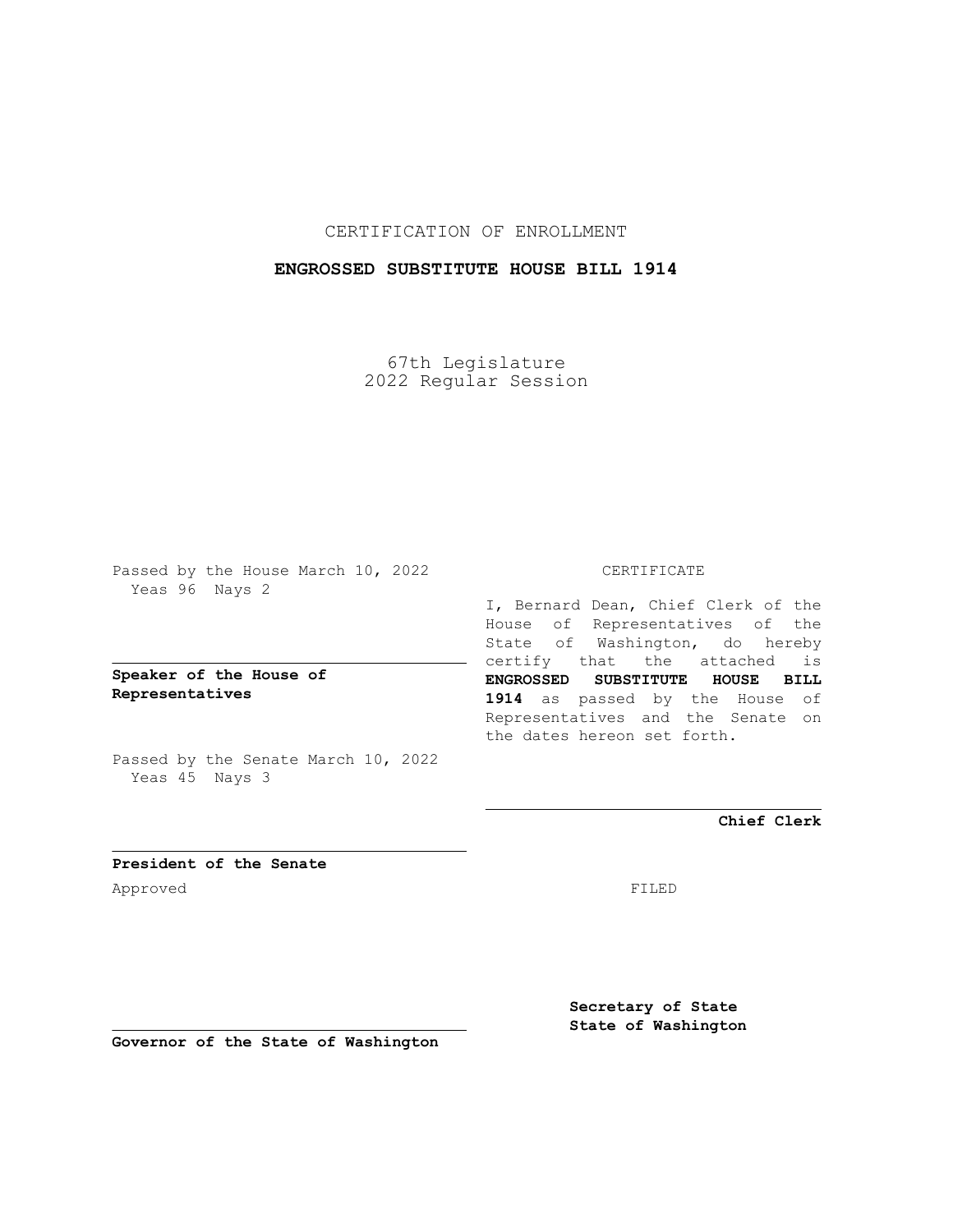## **ENGROSSED SUBSTITUTE HOUSE BILL 1914**

AS AMENDED BY THE SENATE

Passed Legislature - 2022 Regular Session

## **State of Washington 67th Legislature 2022 Regular Session**

**By** House Community & Economic Development (originally sponsored by Representatives Riccelli, Orcutt, Berry, Leavitt, McEntire, Ryu, Santos, Walen, Wicks, Ortiz-Self, Stonier, Robertson, Peterson, Rule, Vick, Goodman, Dolan, Orwall, Eslick, Barkis, Graham, Berg, Dent, Bateman, and Macri)

READ FIRST TIME 01/31/22.

 AN ACT Relating to updating and expanding the motion picture competitiveness program; amending RCW 43.365.005, 43.365.010, 43.365.030, 43.365.020, 82.04.4489, 43.365.040, and 43.365.050; and repealing 2017 3rd sp.s. c 37 s 1101 (uncodified).4

5 BE IT ENACTED BY THE LEGISLATURE OF THE STATE OF WASHINGTON:

6 **Sec. 1.** RCW 43.365.005 and 2006 c 247 s 1 are each amended to 7 read as follows:

 The legislature recognizes the motion picture industry in Washington as a valuable commodity contributing greatly to the economic vitality of the state and the cultural integrity of our communities. The legislature further recognizes the production of in- state motion pictures, television programs, and television commercials creates a marked increase in tourism, family-wage jobs, and the sale of local goods and services generating revenue for the state. Furthermore, with captive national and international audiences, the world is introduced to the state's pristine scenic venues and reminded that the Pacific Northwest is a great place to live and raise a family. The legislature also recognizes the inherent educational value of promoting arts and culture as well as the benefits of training young motion picture professionals who will 21 build a fruitful industry for years to come.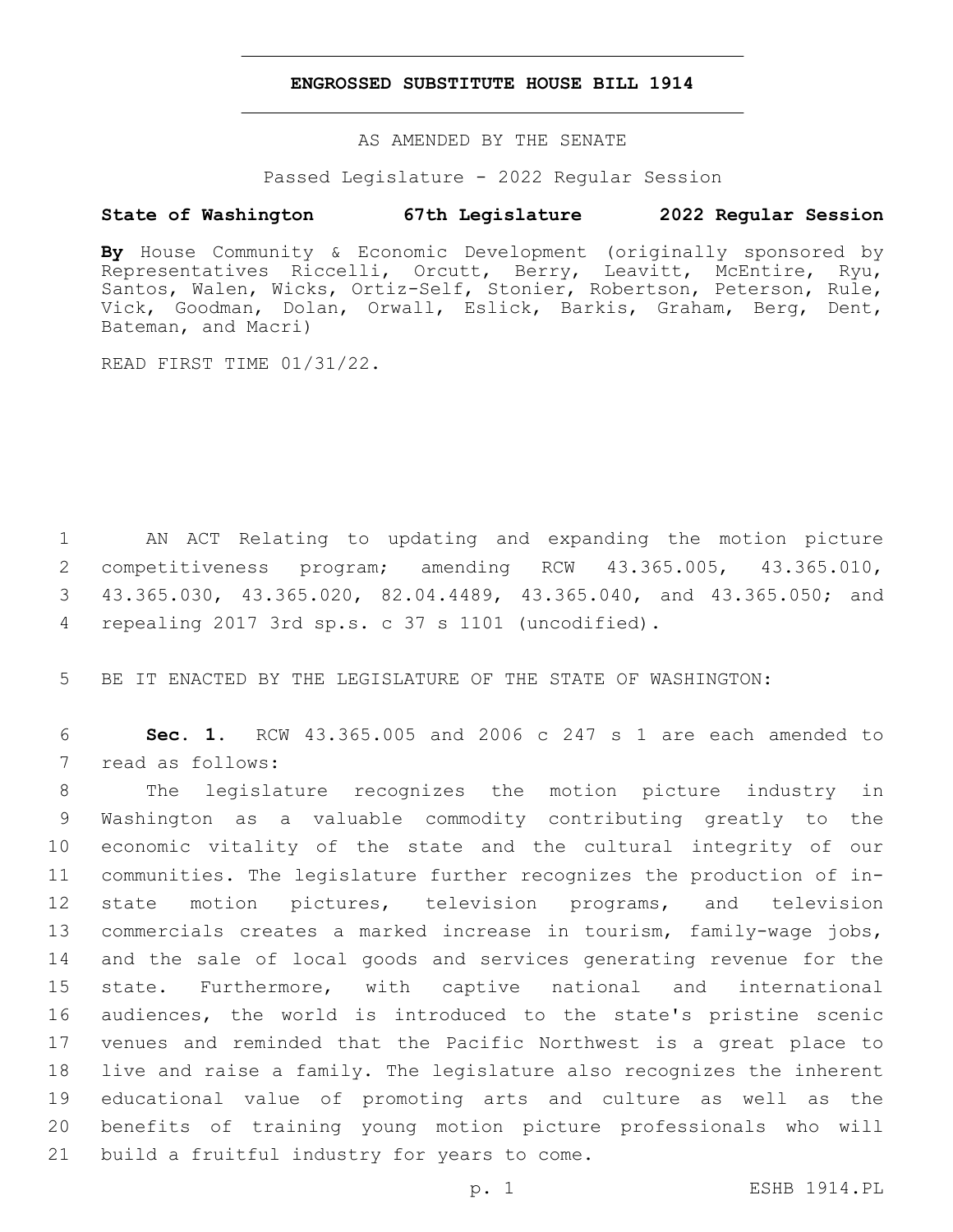The legislature finds in recent years that the state has realized a drastic decline in motion picture production that precludes economic expansion and threatens the state's reputation as a production destination. With the emergence of tax incentives in ((thirty)) other states nationwide, in-state producers are taking their projects to more competitive economic climates, such as Oregon and Vancouver, British Columbia, where compelling tax incentive 8 packages and subsidies are already in effect.

 The legislature also finds that in recent years increasingly workers in Washington state are without health insurance coverage and retirement income protections, causing hardships on workers and their 12 families and higher costs to the state.

13 The legislature also recognizes that there are significant barriers to entry for those from marginalized communities to enter 15 the motion picture workforce. This results in lost opportunity for people to tell stories in film that reflect a breadth of diversity in 17 experience across race, gender, ability, sexual orientation, and place of origin.

 The legislature also finds that more investment in the film industry will increase revenue with Washington state businesses and 21 create family-wage jobs that pay health and retirement benefits for Washington workers. Moreover, targeted investments in rural and marginalized communities will create opportunities to build an equitable workforce and film industry.

 Therefore, it is the intent of the legislature to recognize both national and international competition in the motion picture production marketplace. The legislature is committed to leveling the competitive playing field and promoting an equitable film industry and is interested in a partnership with the private sector to regain Washington's place as a premier destination to make motion pictures, television, and television commercials. While at the same time the legislature is committed to ensuring that workers in the motion picture and television industry are covered under health insurance and retirement income plans and that motion picture production sets 35 and stories reflect the diversity of Washington residents.

 **Sec. 2.** RCW 43.365.010 and 2017 3rd sp.s. c 37 s 1103 are each 37 amended to read as follows:

 The definitions in this section apply throughout this chapter 39 unless the context clearly requires otherwise.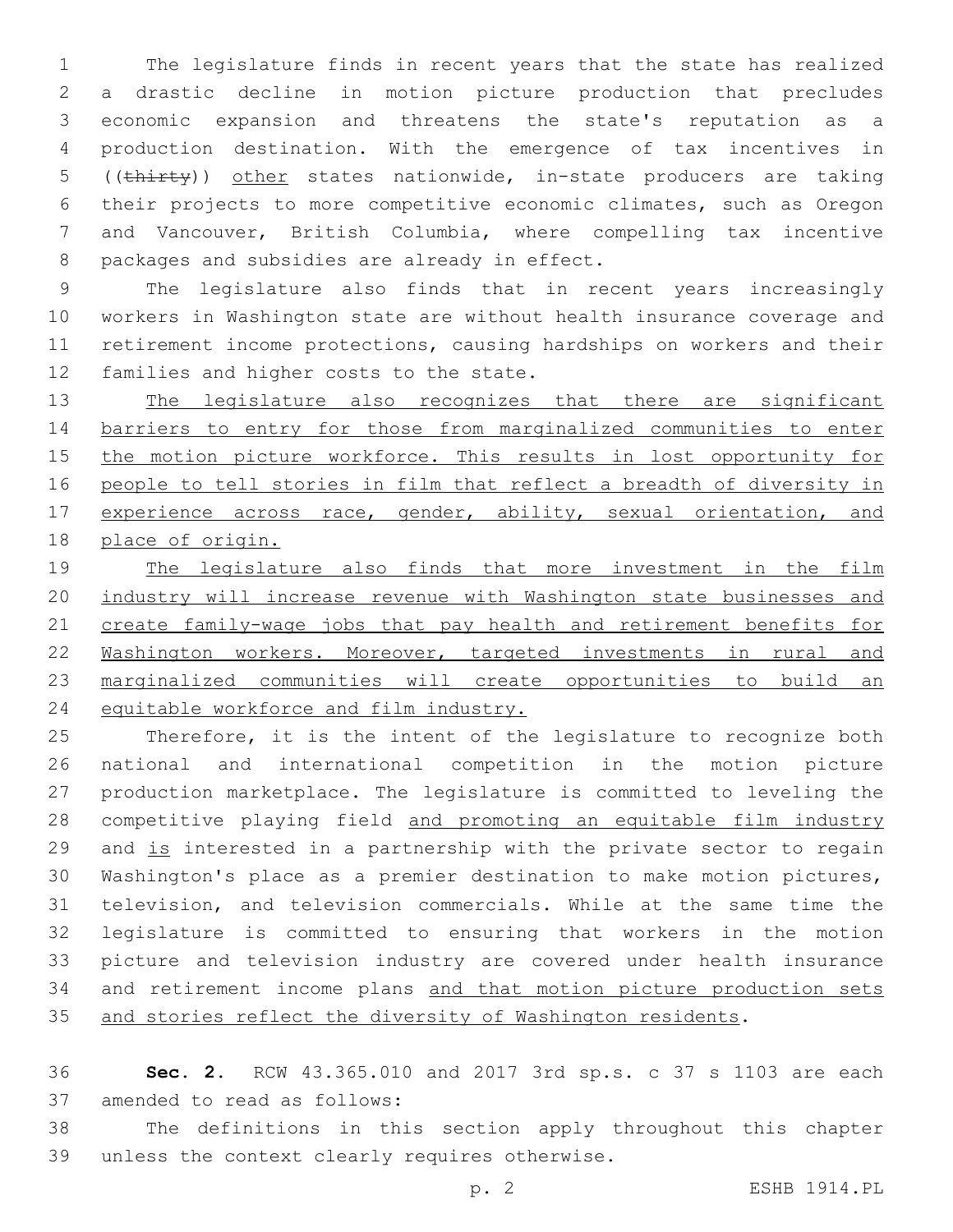(1) "Approved motion picture competitiveness program" and  $"program" mean((\theta))$  a nonprofit organization under the internal revenue code, section 501(c)(6), with the sole purpose of revitalizing the state's economic, cultural, and educational standing in the national and international market of motion picture production and associated creative industries and assisting and providing services for attracting the film industry and associated creative industries, by recommending and awarding financial assistance for costs associated with motion pictures in the state of Washington.

 (2) "Board of directors" and "board" mean the board of directors established in RCW 43.365.030.

(3) "Contribution" means cash contributions.12

13 (((43))) (4) "Costs" means actual expenses of production and postproduction expended in Washington state for the production of motion pictures, including but not limited to payments made for salaries, wages, and health insurance and retirement benefits, the rental costs of machinery and equipment and the purchase of services, food, property, lodging, and permits for work conducted in Washington 19 state.

20  $((+4))$   $(5)$  "Department" means the department of commerce.

 ( $(\overline{+5})$ ) (6) "Funding assistance" means cash expenditures from an approved motion picture competitiveness program.22

 (((6))) (7) "Motion picture" means a recorded audiovisual production intended for distribution to the public for exhibition in public and/or private settings by means of any and all delivery systems and/or delivery platforms now or hereafter known, including without limitation, screenings in motion picture theaters, broadcasts and cablecast transmissions for viewing on televisions, computer screens, and other audiovisual receivers, viewings on screens by means of digital video disc (DVD) players, video on demand (VOD) services, and digital video recording (DVR) services, direct internet transmission, and viewing on digital computer-based systems which respond to the users' actions (interactive media).

34  $((+7+))$   $(8)$  "Person" has the same meaning as provided in RCW 35 82.04.030.

 (9) "Rural community" has the same meaning as "rural county" in RCW 82.14.370.

 **Sec. 3.** RCW 43.365.030 and 2012 c 189 s 3 are each amended to 39 read as follows: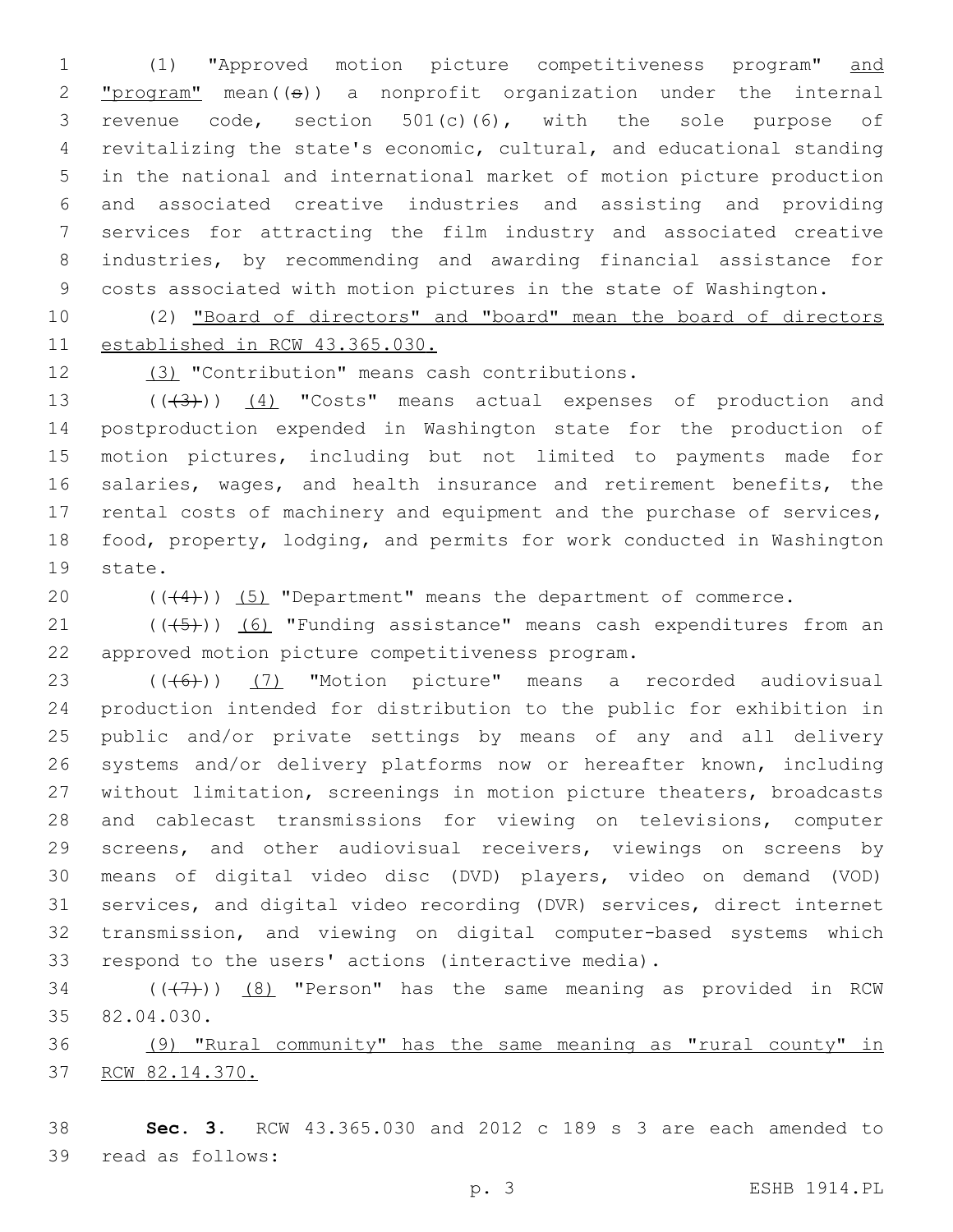(1) A Washington motion picture competitiveness program under this chapter must be administered by a board of directors appointed by the governor, and the appointments must be made within sixty days following enactment. The department, after consulting with the board, must adopt rules for the standards that shall be used to evaluate the applications for funding assistance prior to June 30, 2006.

7 (2) The board must evaluate and award financial assistance to 8 motion picture projects under rules set forth under RCW 43.365.020.

9 (3) The board must consist of the following members:

10 (a) ((One member)) Two members representing the Washington motion 11 picture production industry, one of whom must demonstrate expertise 12 in the financing of motion picture projects;

13 (b) ((One member representing the Washington motion picture 14 postproduction industry;

15 (e)) One member representing technologies impacting the 16 Washington ((interactive media or)) emerging motion picture industry;

17 (((d))) (c) Two members representing labor unions affiliated with 18 Washington motion picture production;

19 (((e) One member representing the Washington visitors and 20 convention bureaus:

21 (f) One member representing the Washington tourism industry;

22 (g) One member representing the Washington restaurant, hotel, and 23 airline industry)) (d) Three members representing industries and 24 businesses impacted by motion picture production, one of whom must 25 represent industries or businesses located east of the crest of the 26 Cascade mountain range and one of whom must represent industries or 27 businesses located west of the crest of the Cascade mountain range;

28 (e) Two cochairs of the board's equity committee, not already 29 serving on the board, recommended by the board to the governor;

30 (f) Two cochairs of the board's advisory committee, also known as 31 the film leadership council, not already serving on the board, 32 recommended by the board to the governor; and

33  $((+h))$   $(q)$  A chairperson, chosen at large, must serve at the 34 pleasure of the governor.

35 (4) The term of the board members, other than the chair, is four 36 years, except as provided in subsection (5) of this section.

37 (5) The governor must appoint board members  $((\pm n - 2010))$  to  $((\pm wo -$ 38 year or)) four-year staggered terms ((. Once the initial two-year or 39 four-year terms expire, all subsequent terms are for four years. The 40 terms of the initial board members are as follows: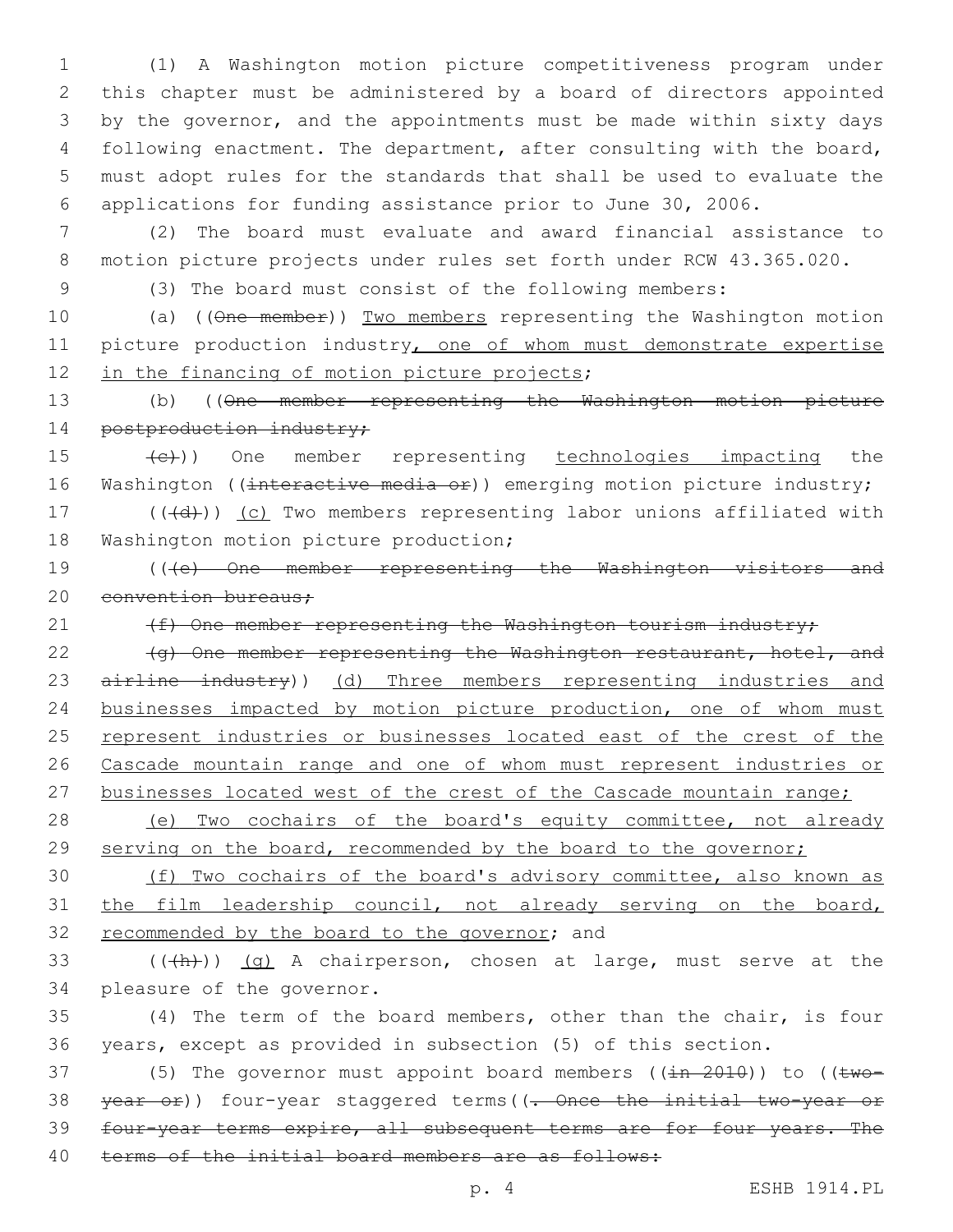(a) The board positions in subsection (3)(b), (e), and (g) of 2 this section, and one position from subsection (3) (d) of this section 3 must be appointed to two-year terms; and

 (b) The remaining board positions in subsection (3) of this section shall be appointed to four-year terms)), except the board member initially appointed to the position in subsection (3)(b) of this section and the board member initially appointed to the position in subsection (3)(f) of this section must each be appointed to a two- year term. Once those initial two-year terms expire, all subsequent 10 terms are for four years.

 (6) A board member appointed by the governor may be removed by the governor for cause under RCW 43.06.070 and 43.06.080.

13 (7) ((Five)) Seven members of the board constitute a quorum.

 (8) The board must elect a treasurer and secretary annually, and 15 other officers as the board members determine necessary, and may 16 adopt bylaws or rules for its own government.

 (9) The board must make any information available at the request 18 of the department to administer this chapter.

 (10) Contributions received by a board must be deposited into the 20 account described in RCW 43.365.020(2).

 (11) Board members must comply with all requirements of a 22 501(c)(6) organization, including the prohibition on using 23 information obtained as a board member for personal gain. Board members must act in the best interest of the approved motion picture competitiveness program. Each board member is required to complete an annual conflicts of interest form to disclose all conflicts and potential conflicts of interest with board actions. If a board member has a conflict of interest with respect to an application for funding assistance, the board member must disclose the board member's conflict and not be present for a discussion or vote on the application.

 **Sec. 4.** RCW 43.365.020 and 2012 c 189 s 2 are each amended to 33 read as follows:

 (1) The department must adopt criteria for the approved motion picture competitiveness program with the sole purpose of revitalizing the state's economic, cultural, and educational standing in the national and international market of motion picture production. Rules adopted by the department shall allow the program, within the established criteria, to provide funding assistance only when it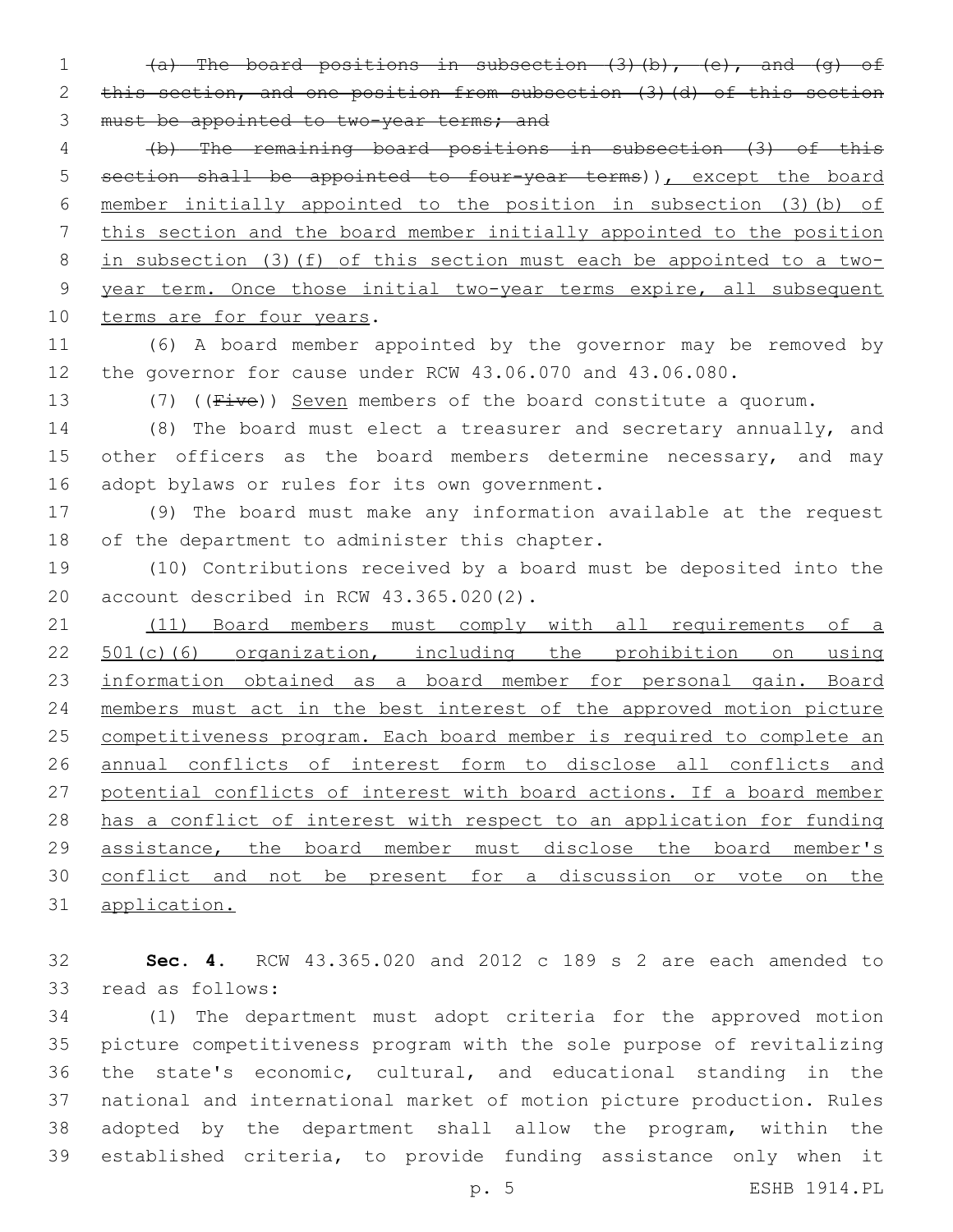captures economic opportunities for Washington's communities and businesses and shall only be provided under a contractual arrangement with a private entity. In establishing the criteria, the department shall consider:4

 (a) The additional income and tax revenue to be retained in the 6 state for general purposes;

 (b) The creation and retention of family-wage jobs which provide 8 health insurance and payments into a retirement plan;

 (c) The impact of motion picture projects to maximize in-state labor and the use of in-state film production and film postproduction 11 companies;

 (d) The impact upon the local economies and the state economy as 13 a whole, including multiplier effects;

 (e) The intangible impact on the state and local communities that 15 comes with motion picture projects;

 (f) The regional, national, and international competitiveness of 17 the motion picture filming industry;

 (g) The revitalization of the state as a premier venue for motion picture production and national television commercial campaigns;

 (h) Partnerships with the private sector to bolster film production in the state and serve as an educational and cultural 22 purpose for its citizens;

 (i) The vitality of the state's motion picture industry as a necessary and critical factor in promoting the state as a premier 25 tourist and cultural destination;

 (j) Giving preference to additional seasons of television series that have previously qualified and to motion picture productions that 28 tell stories of marginalized communities; and

 (k) Other factors the department may deem appropriate for the 30 implementation of this chapter.

31 (2) The board of directors ((ereated under RCW 43.365.030)) shall create and administer an account for carrying out the purposes of 33 subsection  $((+3))$   $(4)$  of this section.

 (3) The board's goal must be to commit at least 20 percent of funding assistance to motion picture productions located or filmed in rural communities and 20 percent of funding assistance to motion picture productions that tell stories of marginalized communities.

 (4) Money received by the approved motion picture competitiveness 39 program shall be used only for: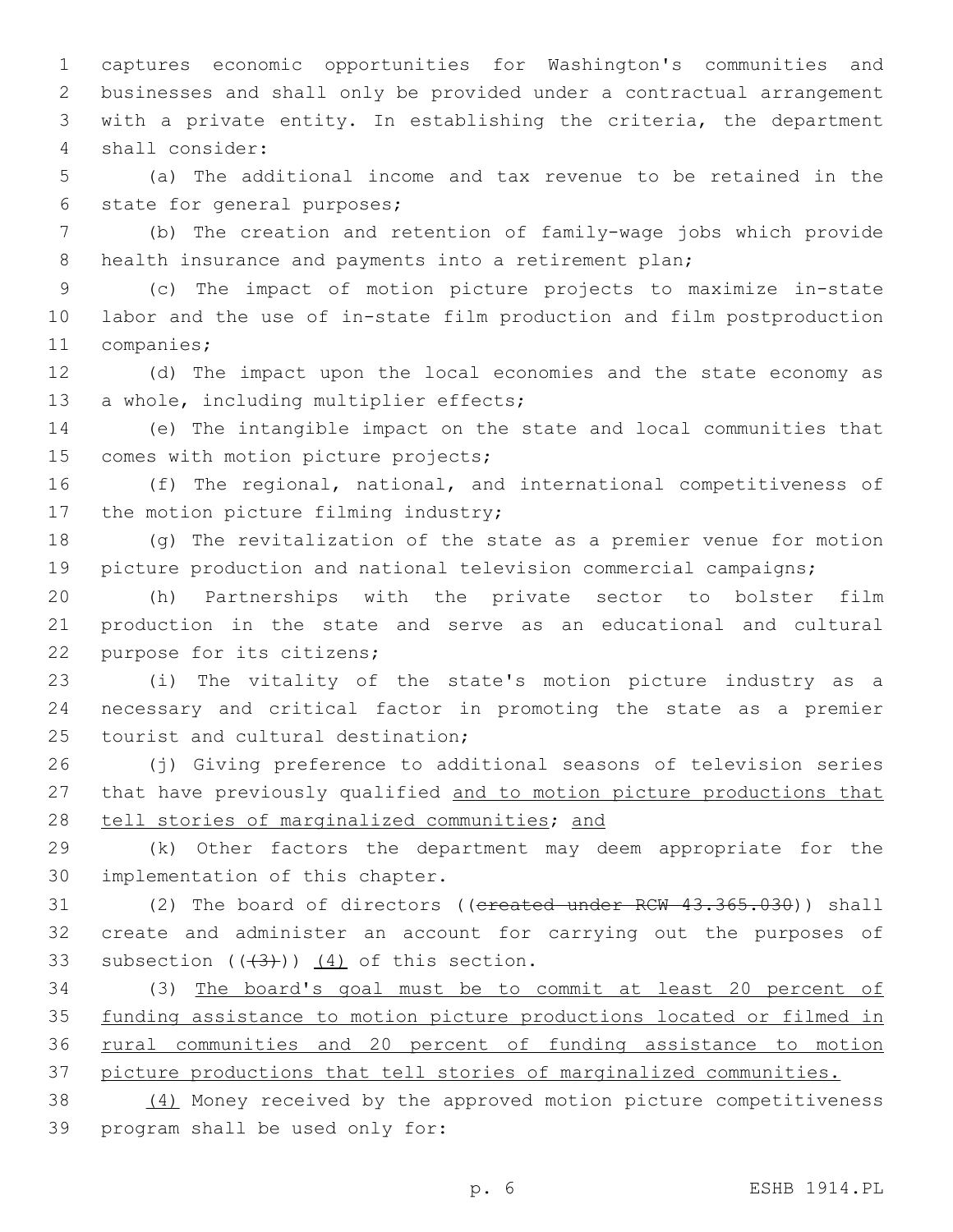(a) Health insurance and payments into a retirement plan, and 2 other costs associated with film production; ((and))

 (b) Staff and related expenses to maintain the program's proper 4 administration and operation;

 (c) Supporting the growth and development of the Washington state film industry through career connected learning, workforce development, and business development with a focus on better 8 supporting people from marginalized or rural communities; and

 (d) Developing resources to facilitate filming in rural communities including, but not limited to, economic development 11 grants for filming, training for film liaisons, information about 12 film permitting processes, and grants to support the expansion of 13 location database collateral.

14 ( $((+4)$ )) (5) Except as provided otherwise in subsections  $((+7)$ ) 15 (8) and (9) of this section, maximum funding assistance from the approved motion picture competitiveness program is limited to an amount up to thirty percent of the total actual investment in the 18 state of at least:

 (a) Five hundred thousand dollars for a single motion picture 20 produced in Washington state; or

 (b) One hundred fifty thousand dollars for a television commercial associated with a national or regional advertisement 23 campaign produced in Washington state.

24 ( $(\overline{(-5+)})$  (6) Except as provided otherwise in subsections ( $(\overline{(+7+)})$ ) 25 (8) and (9) of this section, maximum funding assistance from the approved motion picture competitiveness program is limited to an amount up to thirty-five percent of the total actual investment of at least three hundred thousand dollars per episode produced in Washington state. A minimum of six episodes of a series must be produced to qualify under this subsection. A maximum of up to thirty percent of the total actual investment from the approved motion picture competitiveness program may be awarded to an episodic series 33 of less than six episodes.

 (( $(46)$ )) (7) With respect to costs associated with nonstate labor for motion pictures and episodic services, funding assistance from the approved motion picture competitiveness program is limited to an amount up to fifteen percent of the total actual investment used for costs associated with nonstate labor. To qualify under this subsection, the production must have a labor force of at least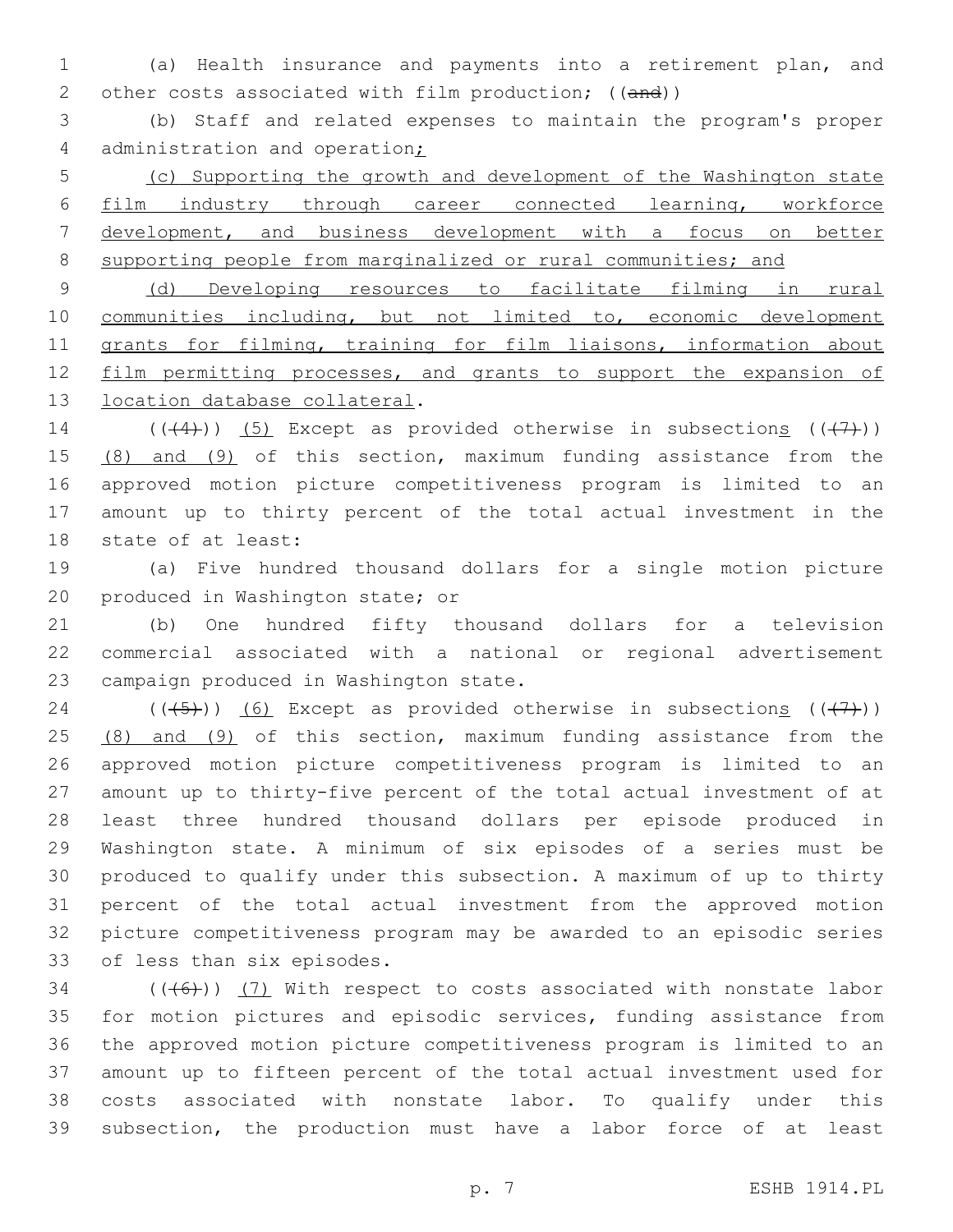eighty-five percent of Washington residents. The board may establish additional criteria to maximize the use of in-state labor.

  $((+7+))$   $(8)$  (a) The approved motion picture competitiveness program may allocate an annual aggregate of no more than ten percent of the qualifying contributions by the program under RCW 82.04.4489 to provide funding support for filmmakers who are Washington residents, new forms of production, and emerging technologies.

 (i) Up to thirty percent of the actual investment for a motion picture with an actual investment lower than that of motion pictures 10 under subsection  $((+4))$   $(5)$  (a) of this section; or

 (ii) Up to thirty percent of the actual investment of an interactive motion picture intended for multiplatform exhibition and 13 distribution.

14 (b) Subsections (( $(4)$  and)) (5) and (6) of this section do not 15 apply to this subsection.

16 (((8)) (9)(a) In addition to the maximum funding assistance established in subsections (5) and (6) of this section, up to a 10 percent enhancement award on a motion picture production's state investment must be given for motion pictures: (i) Located or filmed in a rural community; or (ii) that tell stories of marginalized communities.

 (b) Total actual investment requirements established in subsections (5) and (6) of this section apply to this subsection (9). (10)(a) Funding assistance must include up to \$3,000,000 for 25 small motion picture productions produced in Washington state, 26 subject to subsection (11) of this section, that are creatively 27 driven by Washington residents. To qualify, the small motion picture production must have at least two Washington residents in any

 combination of the following positions: Writer, director, producer, 30 or lead actor. An entity seeking funding assistance for a small motion picture production must demonstrate that the amount of the total actual investment for the production is less than \$1,000,000.

 (b) Maximum funding assistance and total actual investment requirements, established in subsections (5), (6), (7), (8), and (9) 35 of this section apply to small motion picture productions. The department shall adopt rules as necessary to implement this subsection (10).

 (11) Funding assistance approval must be determined by the approved motion picture competitiveness program within a maximum of thirty calendar days from when the application is received, if the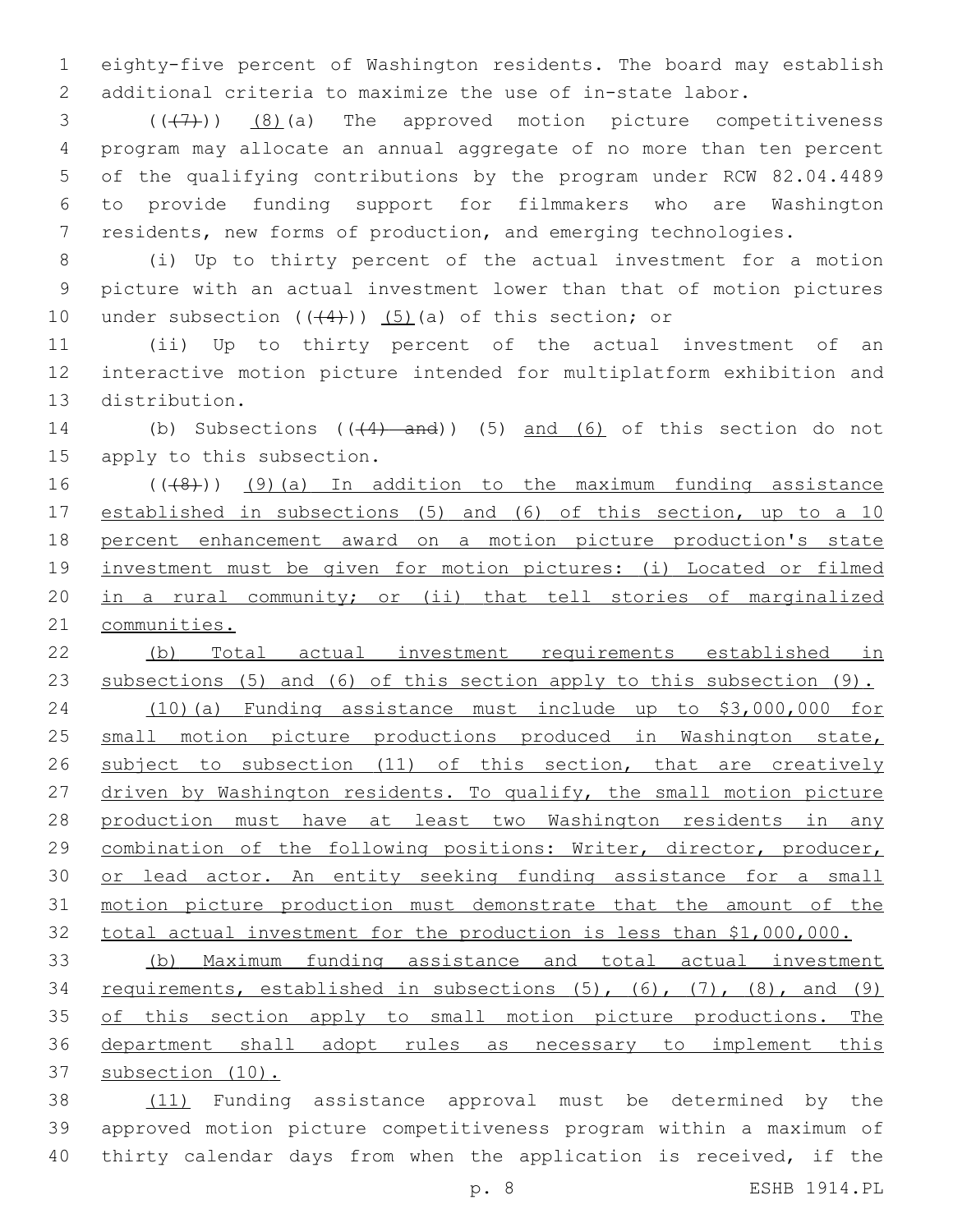application is submitted after August 15, 2006. For small motion picture productions, the approved motion picture competitiveness program, after determining a conditional approval of the production, shall hold the production's funding assistance in reserve while the entity seeking funding assistance for the production secures financing for the remainder of the budget. Once the entity seeking funding assistance for the production demonstrates to the program 8 that it has secured the necessary financing, the program shall certify the small motion picture production as approved. If the entity seeking funding assistance cannot demonstrate within six months from the date of conditional approval that it has secured the total budget, the program must make the funding assistance available 13 to other eligible applicants with funding assistance approval.

14 (12) By December 31, 2022, and annually thereafter, the department, on behalf of the board, must report to the legislature on 16 the approved motion picture competitiveness program. This report may include information required in the survey established in RCW 43.365.040. At a minimum, the report must include an annual list of recipients awarded financial assistance from the prior year with 20 total estimated production costs, locations of each production, and 21 the board's progress towards the goal of at least 20 percent of its funding assistance provided to motion picture productions located or filmed in rural communities and 20 percent of its funding assistance provided to motion picture productions that tell stories of marginalized communities. The report must also include information on 26 workforce development, career connected learning, and business development activities, including whether they have been scaled up in 28 size from the previous year and how they are meeting the goal of supporting people from marginalized communities.

 (13) The approved motion picture competitiveness program must allocate funds for training and job placement for marginalized communities as follows:

 (a) For fiscal years 2023 and 2024, a minimum of \$500,000 for 34 each fiscal year; and

 (b) For each fiscal year on or after July 1, 2024, a minimum of \$750,000.

 **Sec. 5.** RCW 82.04.4489 and 2017 3rd sp.s. c 37 s 1102 are each 38 amended to read as follows: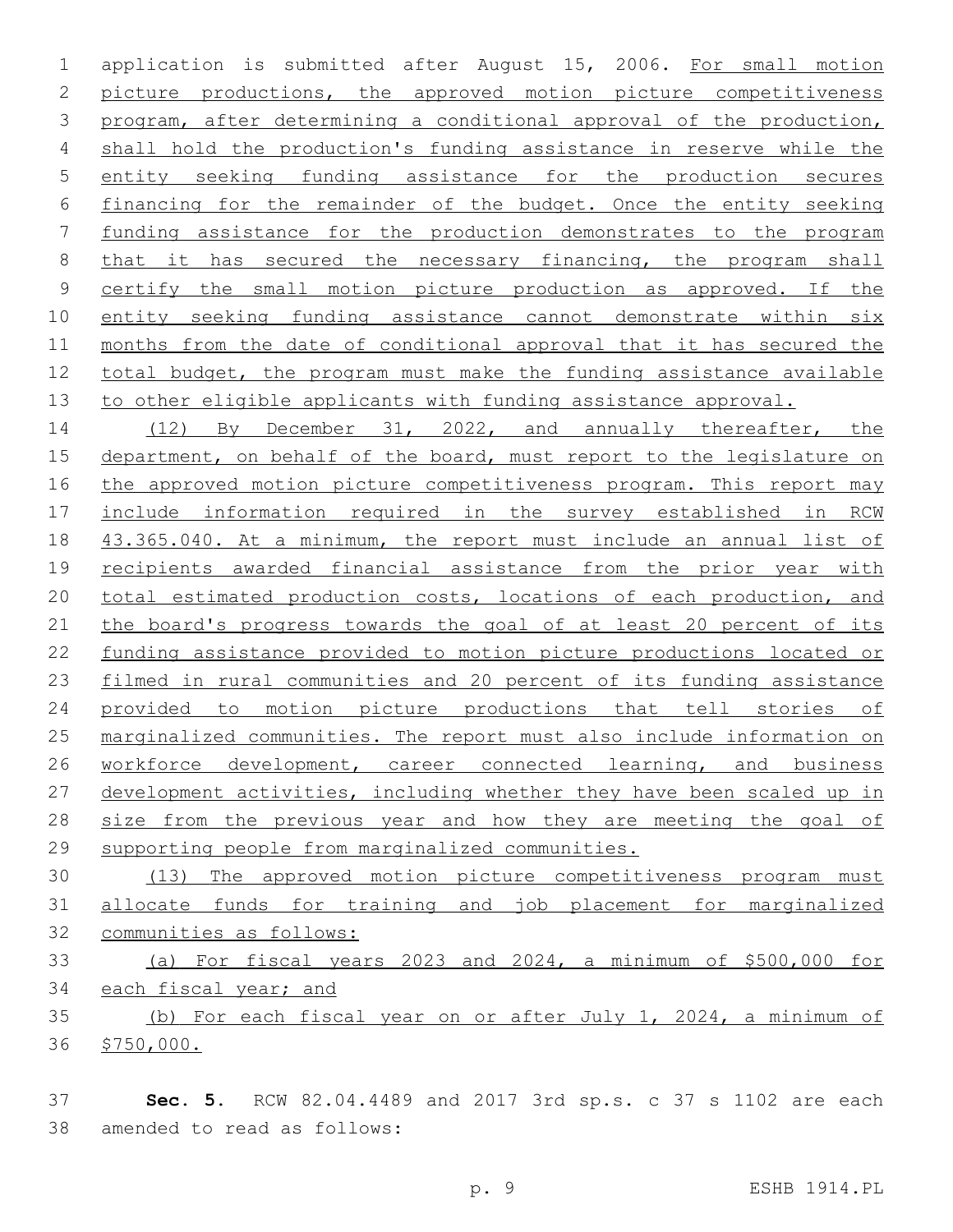(1) Subject to the limitations in this section, a credit is allowed against the tax imposed under this chapter for contributions made by a person to a Washington motion picture competitiveness program.4

 (2) The person must make the contribution before claiming a credit authorized under this section. Credits earned under this section may be claimed against taxes due for the calendar year in which the contribution is made. The amount of credit claimed for a reporting period may not exceed the tax otherwise due under this chapter for that reporting period. No person may claim more than ((seven hundred fifty thousand dollars)) \$1,000,000 of credit in any calendar year, including credit carried over from a previous calendar year. No refunds may be granted for any unused credits.

 (3) The maximum credit that may be earned for each calendar year 15 under this section for a person is limited to the lesser of ((seven 16 hundred fifty thousand dollars)) \$1,000,000 or an amount equal to one hundred percent of the contributions made by the person to a program 18 during the calendar year.

 (4) Except as provided under subsection (5) of this section, a tax credit claimed under this section may not be carried over to 21 another year.

 (5) Any amount of tax credit otherwise allowable under this section not claimed by the person in any calendar year may be carried over and claimed against the person's tax liability for the next succeeding calendar year. Any credit remaining unused in the next succeeding calendar year may be carried forward and claimed against 27 the person's tax liability for the second succeeding calendar year; and any credit not used in that second succeeding calendar year may be carried over and claimed against the person's tax liability for the third succeeding calendar year, but may not be carried over for 31 any calendar year thereafter.

 (6) Credits are available on a first-in-time basis. The department must disallow any credits, or portion thereof, that would cause the total amount of credits claimed under this section during 35 any calendar year to exceed ((three million five hundred thousand 36 dollars)) \$15,000,000. If this limitation is reached, the department must notify all Washington motion picture competitiveness programs that the annual statewide limit has been met. In addition, the department must provide written notice to any person who has claimed tax credits in excess of the limitation in this subsection. The

p. 10 ESHB 1914.PL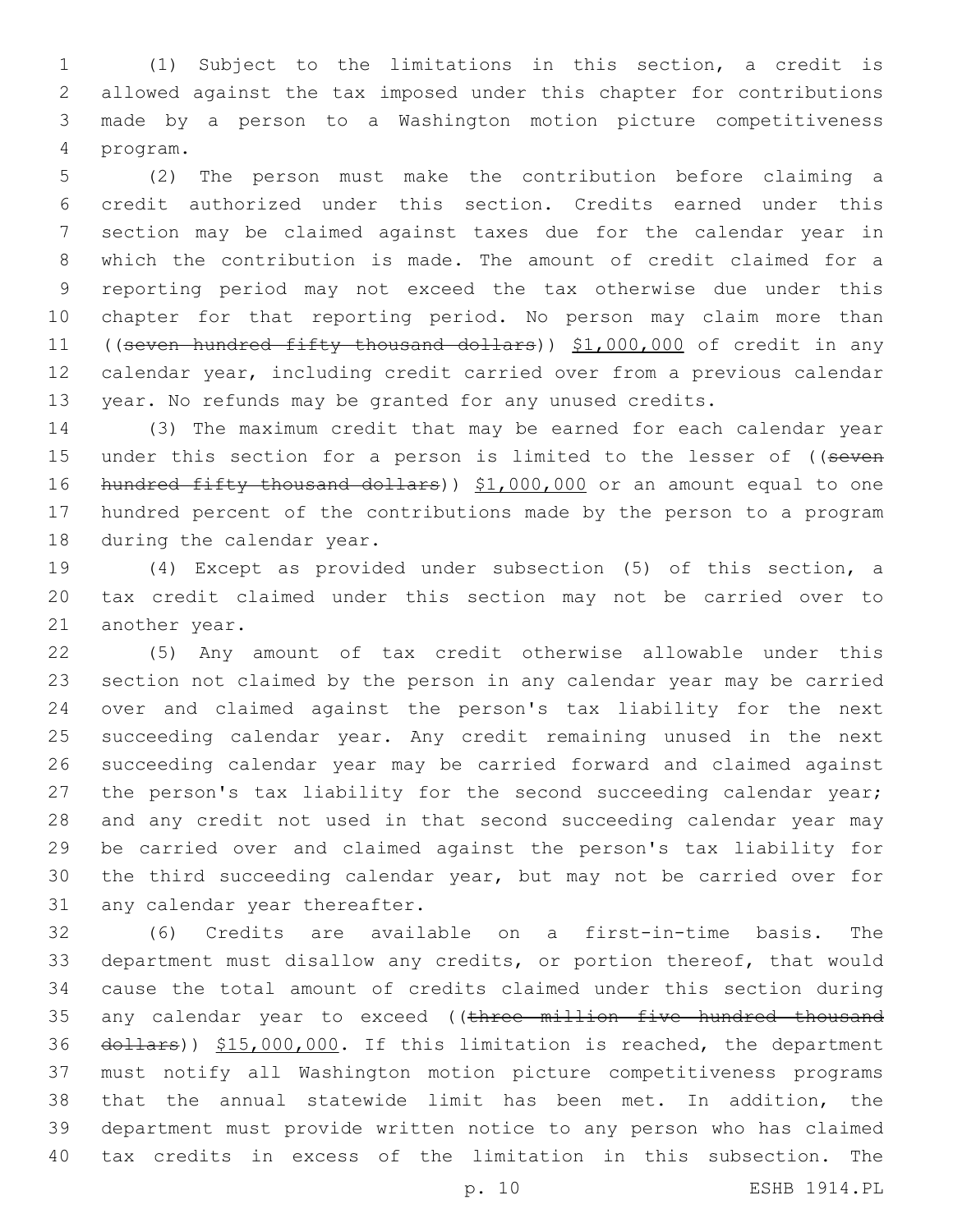notice must indicate the amount of tax due and provide that the tax be paid within thirty days from the date of the notice. The department may not assess penalties and interest as provided in chapter 82.32 RCW on the amount due in the initial notice if the amount due is paid by the due date specified in the notice, or any 6 extension thereof.

 (7) To claim a credit under this section, a person must electronically file with the department all returns, forms, and any other information required by the department, in an electronic format 10 as provided or approved by the department. Any return, form, or information required to be filed in an electronic format under this section is not filed until received by the department in an electronic format. As used in this subsection, "returns" has the same 14 meaning as "return" in RCW 82.32.050.

 (8) No application is necessary for the tax credit. The person must keep records necessary for the department to verify eligibility 17 under this section.

 (9) A Washington motion picture competitiveness program must provide to the department, upon request, such information needed to verify eligibility for credit under this section, including information regarding contributions received by the program.

 (10) The department may not allow any credit under this section 23 before July 1, 2006.

 (11) For the purposes of this section, "Washington motion picture competitiveness program" or "program" means an organization 26 established pursuant to chapter 43.365 RCW.

27 (12) Persons claiming a credit against the tax imposed under this chapter for contributions made to a Washington motion picture competitiveness program and not otherwise receiving funding assistance under RCW 43.365.020 are exempt from the annual reporting requirements in RCW 82.32.534 and 43.365.040.

32 (13) No credit may be earned for contributions made on or after 33 July 1, ((2027)) 2030.

 **Sec. 6.** RCW 43.365.040 and 2012 c 189 s 5 are each amended to 35 read as follows:

 (1) The legislature finds that accountability and effectiveness are important aspects of setting tax policy. In order to make policy choices regarding the best use of limited state resources the legislature needs information on how incentives are used.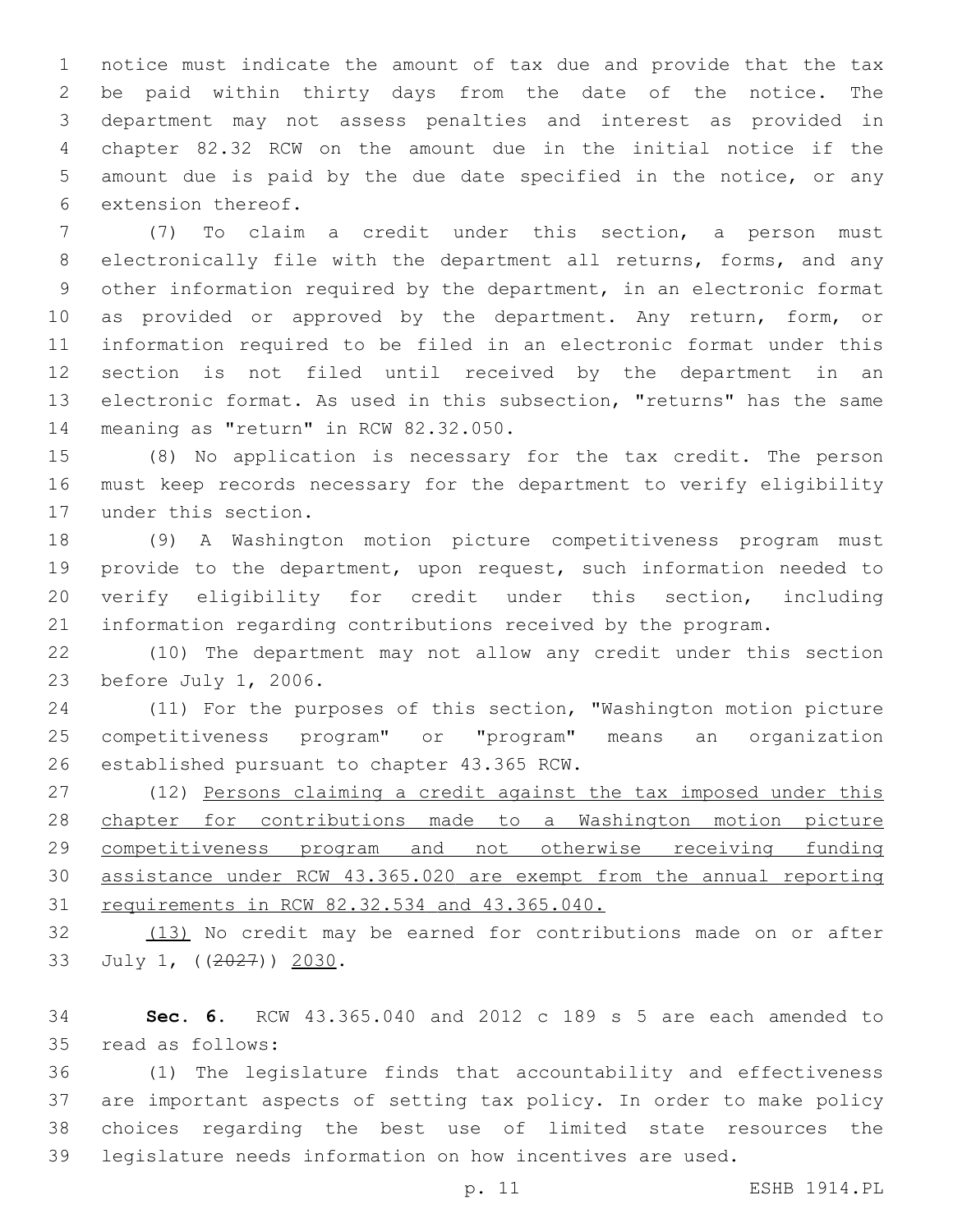(2) Each motion picture production receiving funding assistance under RCW 43.365.020 must report information to the department by filing a complete annual survey. The survey is due by March 31st of the year following any calendar year in which funding assistance under RCW 43.365.020 is taken. The department may extend the due date for timely filing of annual surveys under this section if failure to file was the result of circumstances beyond the control of the motion picture production receiving the funding assistance.

 (3) The Washington motion picture competitiveness program established in RCW 43.365.030, in collaboration with the department and the department of revenue, and in consultation with the joint legislative audit and review committee, must develop a survey form 13 and instructions that accompany the survey form by November 1, 2012. The instructions must provide sufficient detail to ensure consistent reporting. The survey must be designed to acquire data to allow the state to better measure the effectiveness of the program and to provide transparency of the motion picture competitiveness program. 18 The survey must include:

19 (a) The total amount of taxes paid;

 (b) The amount of taxes paid classified by type, which may include, but is not limited to, sales taxes, use taxes, business and occupation taxes, unemployment insurance taxes, and workers' 23 compensation premiums;

(c) The amount of funding assistance received; and

 (d) The following information for employment positions in Washington by the motion picture production receiving funding assistance, including indirect employment by contractors or other 28 affiliates:

29 (i) The number of total employment positions;

(ii) The average number of hours worked by employed individuals;

 (iii) The average base pay of individuals employed by motion picture companies, including contributions to health care benefits 33 and retirement plans;

 (iv) The number of employment positions that have employer-provided medical, dental, and retirement benefits; and

 (v) The number of employment positions filled by Washington state residents, and residency information for employment positions filled 38 by people from other locations.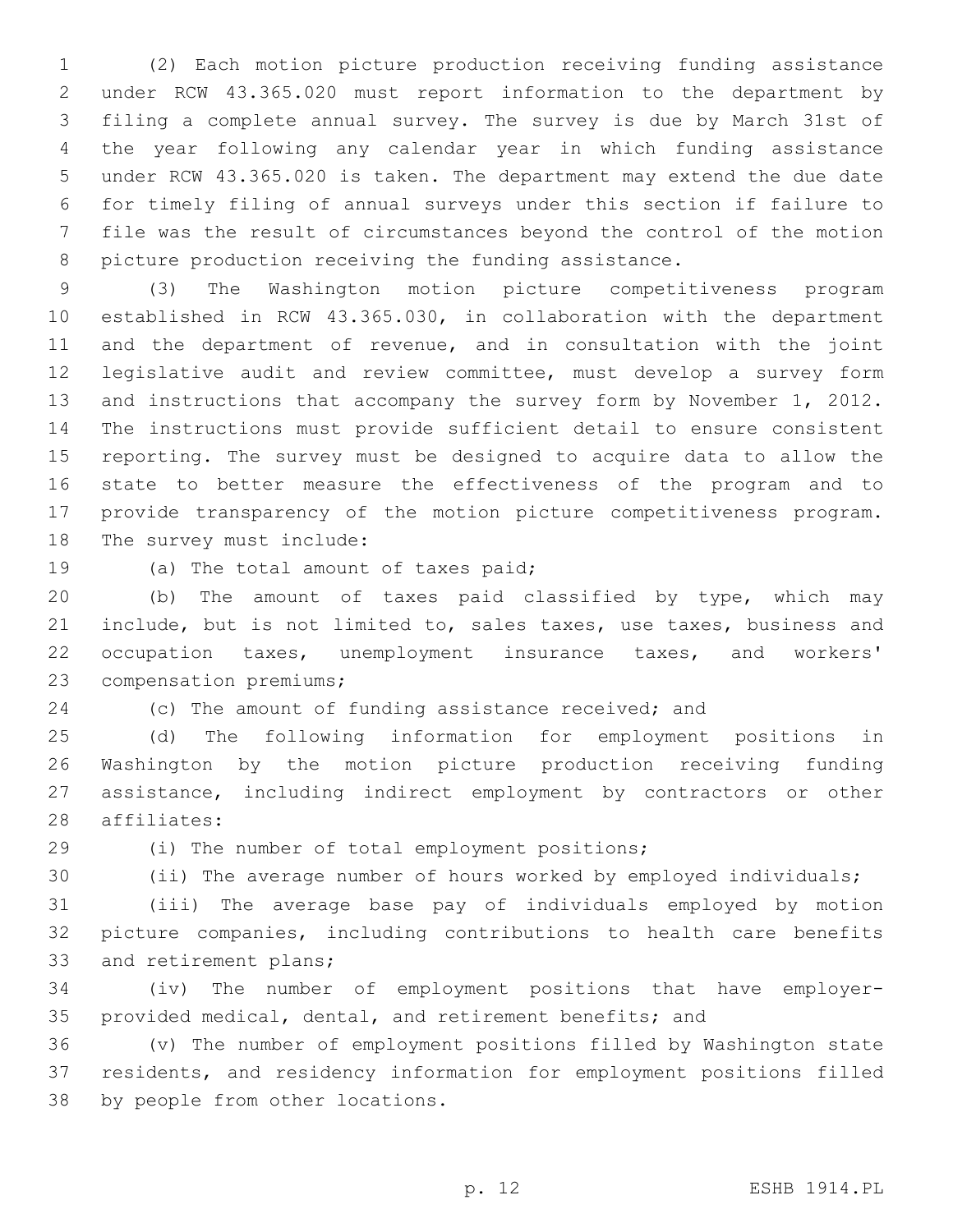(4) The department may request additional information necessary 2 to measure the results of the funding assistance ((program)), to be 3 submitted at the same time as the survey.

 (5) If a person fails to submit an annual survey under subsection (2) of this section by the due date of the report or any extension the department must declare the amount of funding assistance for the previous calendar year to be immediately due and payable. The department must assess interest, but not penalties, on the amounts due under this section. The interest is assessed at the rate provided for delinquent taxes under chapter 82.32 RCW, retroactively to the date the funding assistance was received, and accrues until the 12 funding assistance is repaid.

 (6) The department must use the information from this section to prepare summary descriptive statistics. The department must report these statistics to the legislature each even-numbered year by September 1st. The department must provide the complete annual 17 surveys to the joint legislative audit and review committee, which 18 shall perform a review as required under RCW 43.365.050.

 (7) The motion picture competitiveness program must periodically audit and generally monitor the survey information submitted by production companies for completeness and accuracy.

 **Sec. 7.** RCW 43.365.050 and 2006 c 247 s 7 are each amended to 23 read as follows:

24 ((The provisions of RCW 82.04.4489 are subject to review by the 25 <del>joint legislative audit and review committee.</del>)) (1) It is the legislature's specific public policy objective to increase the 27 viability of the motion picture and film industry and associated creative industries in Washington state. It is the legislature's 29 intent to increase the credit available under RCW 82.04.4489 in order to attract additional motion picture and film projects, thereby increasing family-wage jobs.

 $(2)$  The joint legislative audit and review committee  $((\overline{width}))$ 33 must review and make a recommendation to the ((house finance 34 committee and the senate ways and means committee)) fiscal committees of the legislature by December 1, ((2010)) 2026, regarding the effectiveness of the motion picture competitiveness program including, but not limited to, the amount of state revenue generated, 38 the amount and number of family ((wages [wage])) -wage jobs with benefits created, adherence to the criteria in RCW 43.365.020,